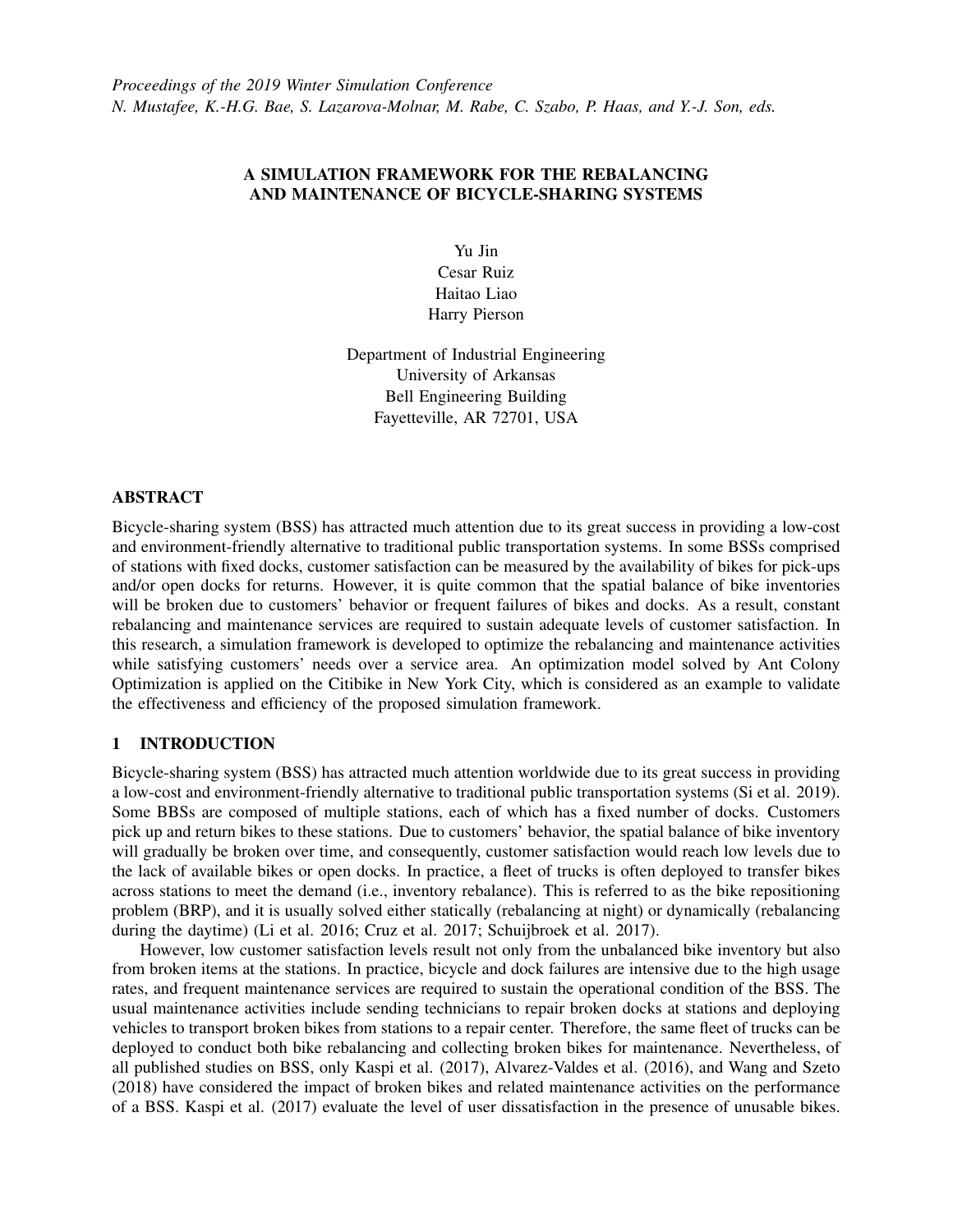The expected number of broken items and the probability that a specific bike is unusable is estimated with a Bayesian model. In [Alvarez-Valdes et al. \(2016\),](#page-9-5) an optimization model for minimizing the overall cost of unsatisfied demand was used to determine the optimal route of vehicles, and the amount of usable and unusable bikes to be loaded in each station. A simple simulation approach was mentioned to imitate customers' behavior. [Wang and Szeto \(2018\)](#page-9-6) also consider broken bikes in a BRP by minimizing the *CO*<sup>2</sup> emission of all vehicles used for rebalancing. In practice, a decision should be evaluated via simulation due to the complexity of a real-world BSS. However, none of the previous studies have provided a simulation framework that incorporates rebalancing and maintenance of a BSS to accurately validate the impact of an optimization model in the daily operation of a BSS.

In this paper, a simulation framework is proposed to evaluate policies on optimizing rebalancing and maintenance for a BSS. The optimization model for rebalancing and maintenance modifies the original model proposed by [Schuijbroek et al. \(2017\).](#page-9-3) The model is solved by a heuristic algorithm based on the k-medoids clustering and Ant Colony Optimization (ACO). The model is implemented in a simulation system developed for performance evaluation in terms of the repairman utilization, bike availability, and dock availability in a BSS. The contribution of the proposed simulation framework is to offer a valuable tool to the operator of a BSS for making the most efficient decision on rebalancing and maintenance. New York City's BSS (CitiBike, reporting 9000 bike checks per month on average) is considered as an instance to illustrate the proposed simulation framework.

The remainder of this paper is organized as follows. Section [2](#page-1-0) presents a brief literature review on BSS simulation. Section [3](#page-2-0) describes the proposed simulation framework. Section [4](#page-3-0) provides the details on the proposed rebalancing and maintenance strategy. Section [5](#page-5-0) provides an application of the proposed framework in CitiBike of New York City. Finally, section [6](#page-8-0) draws conclusions and outlines future work.

# <span id="page-1-0"></span>2 LITERATURE REVIEW OF BSS SIMULATION

Previous studies have developed different simulation frameworks to investigate the effects of rebalancing in BSS. [Lin and Liang \(2017\)](#page-9-7) simulate the BSS in Taiwan using Arena to determine the optimal number of vehicles for the repositioning that minimizes customers' waiting time. Rebalancing is conducted dynamically with a priority following a first-in-first-serve rule. [Saltzman and Bradford \(2016\)](#page-9-8) also develop a simulation system in Arena to optimize the configuration of a BSS in San Francisco. However, due to the limitations of Arena, the size of BSS studied in these two papers are comparatively small (e.g., less than 100 stations in the system). [Kek et al. \(2006\)](#page-9-9) employ discrete event simulation to test different relocation techniques in a car sharing systems in Singapore which has only ten stations. [Ji et al. \(2014\)](#page-9-10) use Monte Carlo simulation to evaluate the availability of a proposed e-bike sharing system under various scenarios involving different numbers of batteries and e-bikes in the system; however, in their small, two-station pilot system, rebalancing is not considered since it allows riders to make only round trips. [Caggiani and Ottomanelli \(2013\)](#page-9-11) simulate bike rebalancing in a dynamic case, aiming to minimize vehicle repositioning costs for the BSS operator while maintaining a high level of user satisfaction. The simulation model is a decision support system, which is activated at constant time interval based on the demand predicted by an artificial neural network. A similar decision support system is applied to a free-floating BSS by [Caggiani et al. \(2018\).](#page-9-12)

One of the important simulation models of BRP is proposed by [O'Mahony \(2015\).](#page-9-13) The BSS is modeled by a discrete-event simulator implemented in Python. The simulation model assumes that 1) the number of trips taken at a given minute starting at a station is a Poisson random variable, 2) the destination station of each trip follows a multinomial distribution, and 3) the trip duration is also exponentially distributed. This work utilizes the rebalancing optimization strategy proposed by [Schuijbroek et al. \(2017\)](#page-9-3) and is currently applied in the Citibike operation. In addition, [Jian et al. \(2016\)](#page-9-14) continue this line of research by using simulation optimization to improve bike and dock allocation. It is worth pointing out that none of the existing simulation models consider maintenance activities indispensable in the BSS. To fill the research gap, a simulation framework that models bike borrowing and returning, bike inventory rebalancing, and maintenance of the BSS is developed in this paper.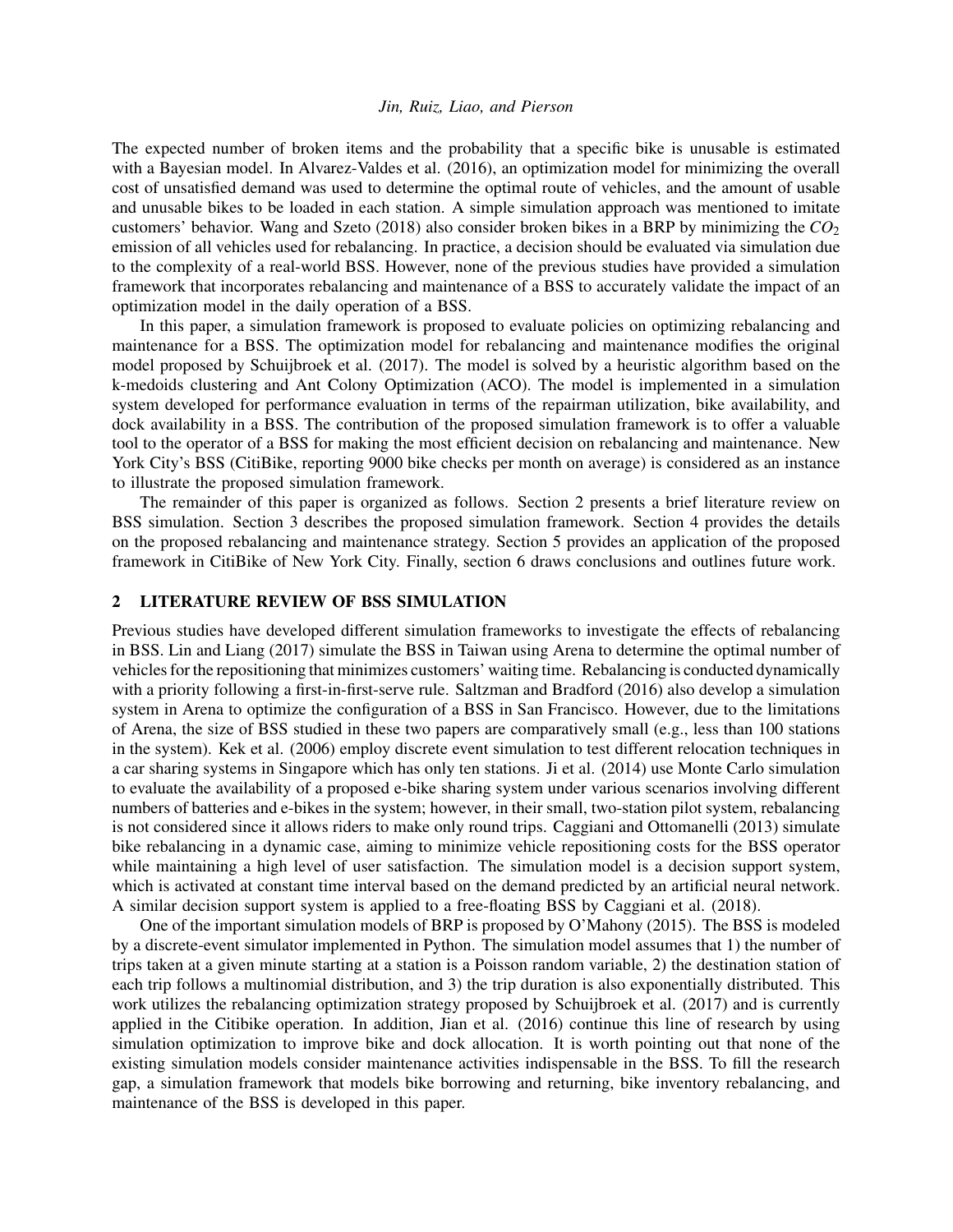## <span id="page-2-0"></span>3 SIMULATION FRAMEWORK

The simulation of BBS is comprised of three major processes: bike borrowing and returning, bike inventory rebalancing, and system maintenance. Bike borrowing and returning consists of generating demand for bikes and docks in each station. Bike inventory rebalancing is made up of all bike transportation activities between stations and between a central location (controller) and the stations. The system maintenance involves activities done by technicians to repair the broken docks in the stations and broken bikes in the controller. Details of each process are provided below.

## 3.1 Bike Borrowing and Returning

This process follows the same assumptions as [O'Mahony \(2015\).](#page-9-13) Figure [1](#page-2-1) shows the process. It starts with creating bike pick-up demand using a non-homogeneous Poisson process (NHPP) with piece-wise constant arrival rates. The arrival rate at each station varies in a 24-hour cycle, which can be obtained from historical trip data. Then, if the start station has available bikes, a bike will be assigned to the user; otherwise, the user will give up on borrowing a bike and will leave the system. Once a bike is assigned, the destination station is randomly selected from all stations using a multinomial distribution. Selection probabilities can be also obtained from historical trip data. The trip duration is calculated as the distance between the origin and destination stations divided by a fixed bike-speed. Upon arrival at the destination station, the user returns the bike if there is an available dock. If no docks are available, the user goes to the nearest station with available docks. In reality, the user can do this based on the real-time BSS data provided by a smartphone application. After the bike is returned, the age of the bike is updated based on the trip duration, and a Bernoulli trial is conducted to determine whether the bike is still usable with a success probability being the bike's reliability at the current age. Similarly, dock failures are generated by conducting a Bernoulli trial when the user tries to pick up a bike at the station.

<span id="page-2-1"></span>

Figure 1: Bike borrowing and returning process.

## 3.2 Bike Inventory Rebalancing

In the proposed simulation framework, vehicles perform relocating operations during the night (static rebalance) on the usable bike inventory between the controller and stations, and collect broken bikes from the stations for repair at the controller. As shown in Figure [2,](#page-3-1) the controller gathers the information of bike inventory levels and the number of broken items at each station, and saves such information in a ".txt" file. Then, the optimization module reads the file and solves the rebalancing problem based on the service level requirements and the current state of the BSS. The best solution consists of 1) a route that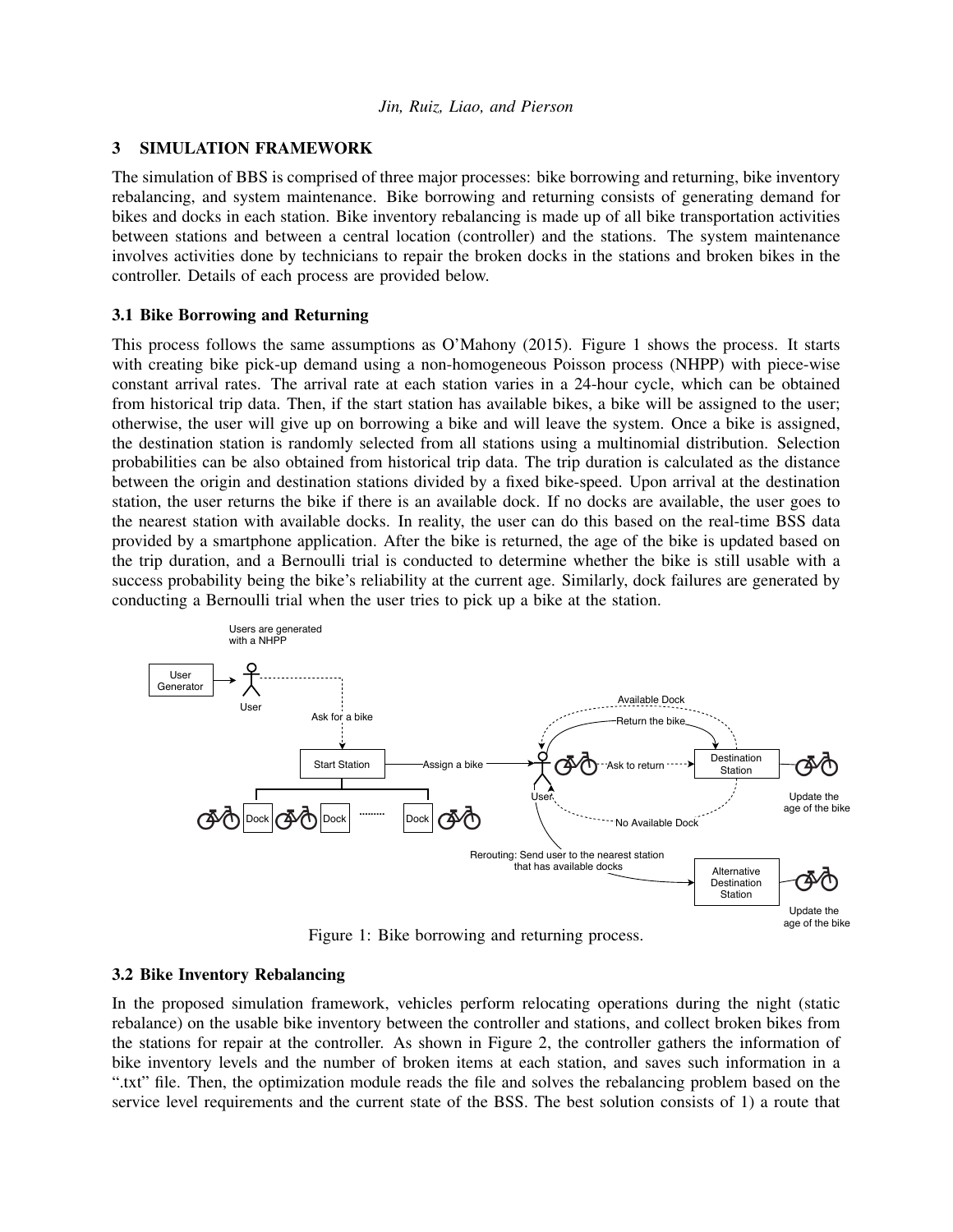determines the stations and the order in which they will be visited by each vehicle, 2) the amount of usable bikes to be picked up/dropped off at each station, and 3) the number of broken bikes to be picked up at each station. Details on the implementation of the optimization module are provided in the next section. Then, the controller reads the optimal solution found and assigns the routing tasks to each vehicle in the fleet. Note that the simulation framework is flexible enough to accommodate a variety of optimization techniques as long as they can be called from the simulation software. Lastly, after the vehicle receives a routing task, it will load an initial inventory of usable bikes from the controller if the total inventory of stations in each route cannot fulfill the demand. At the end of the route, these vehicles will take all broken bikes and any remaining usable bikes back to the controller.

Service Level requirement

<span id="page-3-1"></span>

Figure 2: Bike rebalancing process.

## 3.3 System Maintenance

Figure [3](#page-4-0) shows the system maintenance process. A group of repairmen repair both bikes and docks. The controller assigns an idle repairman to either repair a bike or go to a station to repair docks with the latter having higher priority. Stations report immediately to the controller whenever a dock fails. Stations with broken docks are served on a first-in-first-serve basis. The travel time of the repairman between stations and the controller is ignored in this work. Bike repairs start as soon as broken bikes arrive to the controller. Each broken bike is assigned to a repairman also following a first-in-first-serve rule. Upon the completion of repair, the age of each bike is set to zero and a new cycle starts. The repaired bikes are used as initial inventory for rebalancing operations. The controller continues to assign available repairmen to tasks unless no items are broken in the system.

## <span id="page-3-0"></span>4 REBALANCING OPTIMIZATION HEURISTIC

The optimization model adopted in the work is a modification of the one proposed in [Schuijbroek et al.](#page-9-3) [\(2017\)](#page-9-3) for static vehicle-based rebalancing. The makespan of rebalancing is minimized while achieving an inventory level  $s_i$  such that  $s_i^{min} \le s_i \le s_i^{max}$  for all station  $i \in S$ , where  $s_i$  is the inventory after rebalancing and *S* is the station set. The minimum inventory level  $s_i^{min}$  and maximum inventory level  $s_i^{max}$  are calculated based on the service level requirement by the Kolmogorov forward equation provided in [O'Mahony \(2015\).](#page-9-13)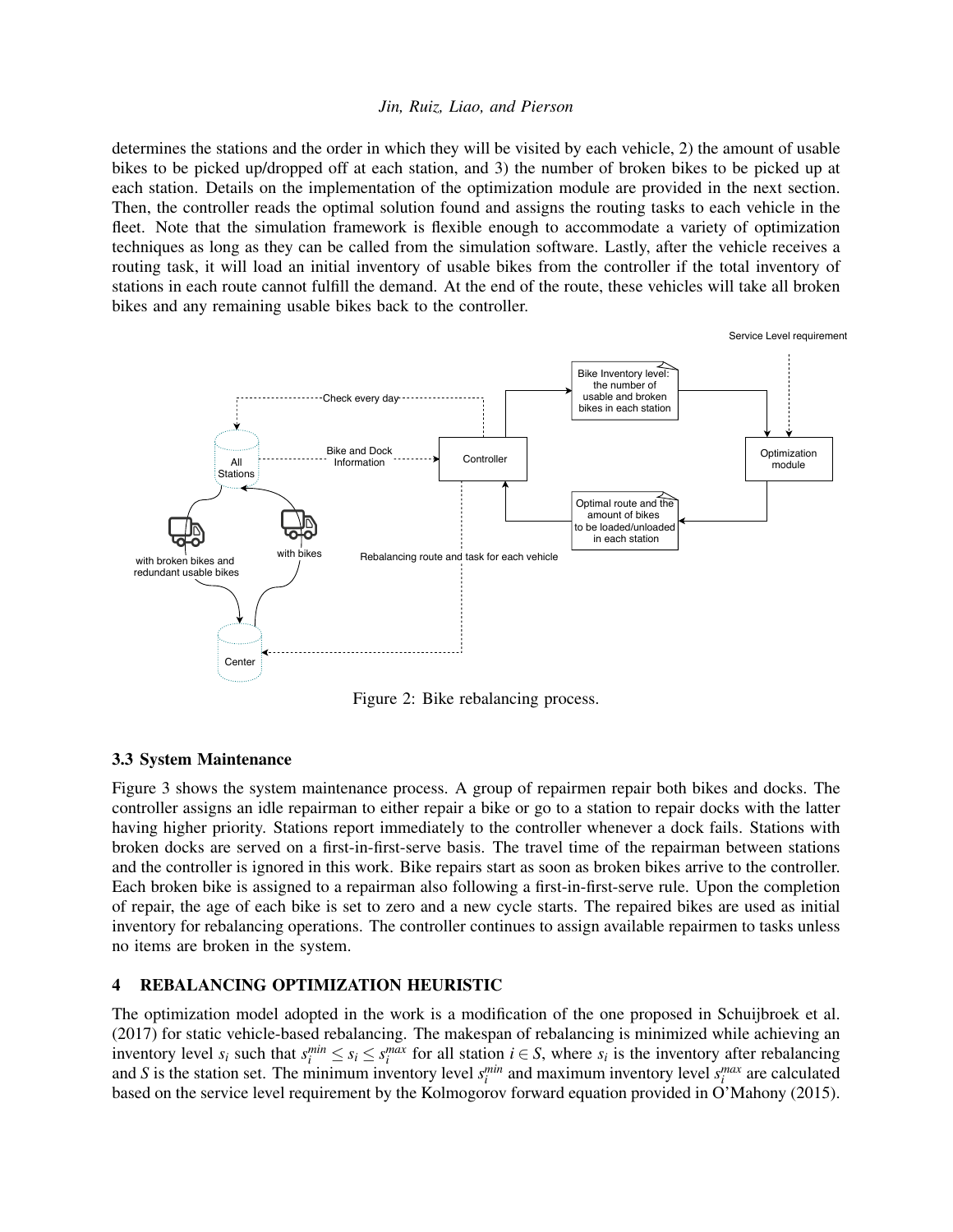<span id="page-4-0"></span>

Figure 3: System maintenance process.

In this paper, instead of minimizing the completion time of the rebalancing operations (makespan), the total routing cost, including the travel time and loading/uploading cost, is minimized. The constraints on the service level requirements are incorporated as a penalization term to the objective function. In addition, the influence of broken items on the station and vehicle capacities are also taken into consideration.

It is worth noting that the proposed optimization model and selected heuristic algorithm are provided as an example to show that the simulation framework is able to be integrated to any optimization model for vehicle-based rebalancing and maintenance.

### 4.1 Formulation for Rebalancing Optimization

In order to reduce the problem complexity, self-sufficient stations are not considered for rebalance operations. Stations are classified as self-sufficient if they have no broken bikes  $(b_i^0 = 0)$  and  $s_i \in [s_i^{min}, s_i^{max}]$ . The rebalance considering the remaining stations is solved in a two-step process. First, the station set is partitioned into multiple clusters using the k-medoids algorithm where the number of clusters *k* is equal to the minimum between the number of vehicles and the number of stations for rebalancing. Second, a route to visit each station within each cluster is determined using ACO (i.e., the route of each vehicle). The objective function of the routing problem is given:

<span id="page-4-1"></span>
$$
\min \qquad \sum_{(i,j)\in A_{\nu}} d_{ij} + \sum_{i\in R_{\nu}} c^{-}(y_{i}^{-} + z_{i}^{-}) + \sum_{i\in R_{\nu}} c^{+}(y_{i}^{+}) + \sum_{i\in R_{\nu}} (\rho_{1} \max\{s_{i} - s_{i}^{max}, 0\} + \rho_{2} \max\{s_{i}^{min} - s_{i}, 0\} + \rho_{3} \max\{b_{i}^{0} - z_{i}^{-}, 0\} - \rho_{4}R_{i})
$$
\n(1)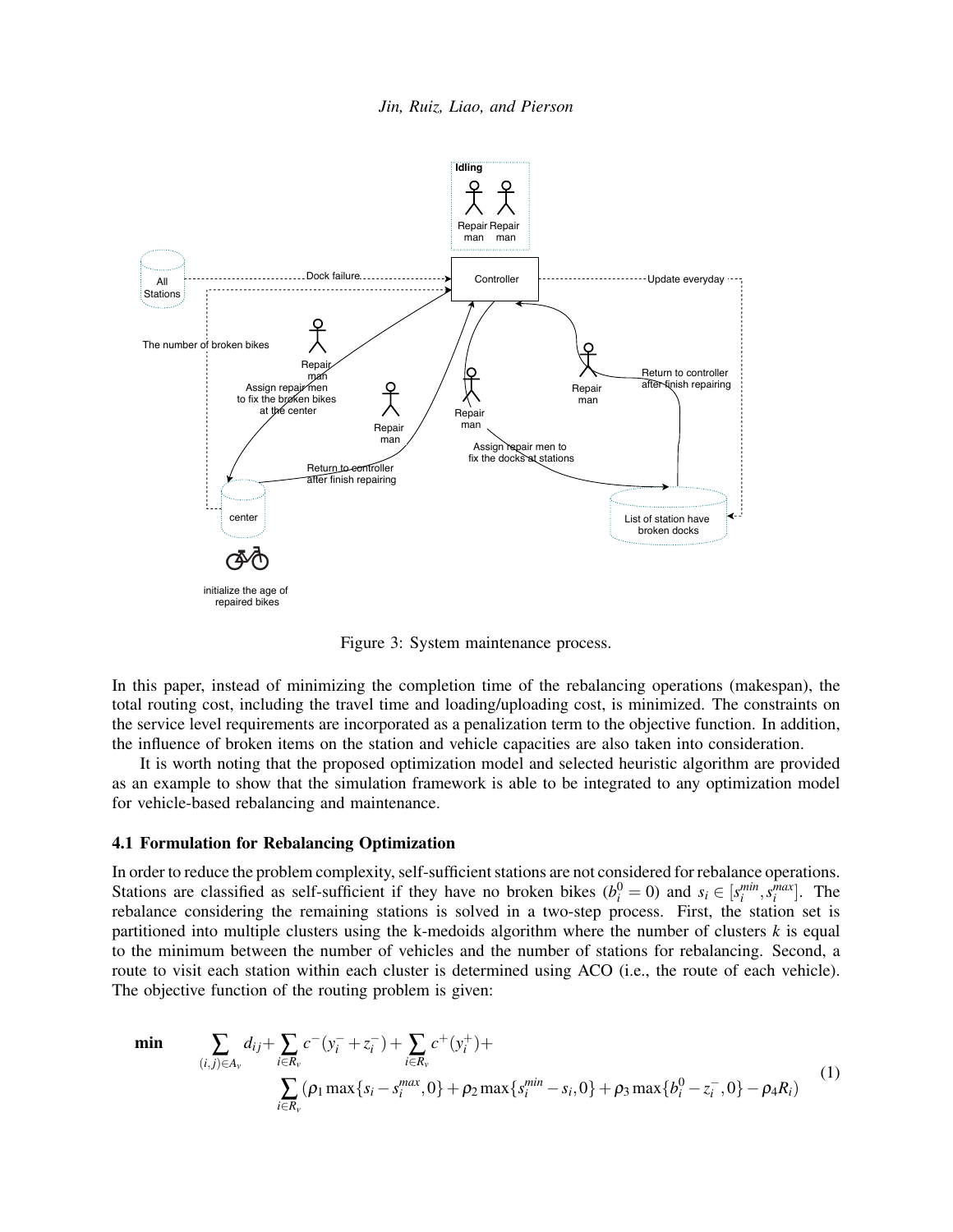which considers the total travel time, loading time and unloading time, the penalty of violating the service level requirement, and reward of save inventory. In the formulation,  $R<sub>v</sub>$  is an arbitrary route created for cluster *v*, which starts at the controller, visits stations assigned to the cluster and comes back to the controller.  $A_v$  consists of two adjacent stations  $(i, j)$  in  $R_v$ . The travel cost of the trip can be found in the travel time matrix *D*, where  $d_{ij}$  is the travel time between station *i* and *j*. The unit bike loading and unloading cost is denoted as *c* <sup>−</sup> and *c* <sup>+</sup>, respectively. The number of usable bikes and broken bikes to be picked up at station *i* are denoted as  $y_i^-$  and  $z_i^-$ . For the controller,  $z_i^- = 0$ , and  $y_i^-$  is the number bikes for initial inventory. For station *i*,  $z_i^-$  is the minimum of the number of broken bikes at that station and the remaining capacity of the vehicle, and  $y_i^-$  is the minimum of the number of bikes to meet the service level requirement and the remaining capacity of the vehicle. The number of usable bikes to be picked up at station  $i$  is denoted as  $y_i^+$ and it is equal to the minimum among the number of bikes to meet the service level requirement, the number of usable bikes on the vehicle, and the number of available docks at the station. The objective function is penalized if the service level requirements are not satisfied or there are still broken bikes remaining at those stations. The coefficients of penalty are denoted as  $\rho_1, \rho_2$ , and  $\rho_3$ . Moreover, a reward term  $R_i$ calculated by by Equation [\(2\)](#page-5-1) is included with coefficient  $\rho_4$  to allow stations to keep additional bikes without violating the constraints set by  $s_i^{min}$  and  $s_i^{max}$ .

<span id="page-5-1"></span>
$$
R_i = (1 - \max\{s_i^{min} - s_i, 0\} - \max\{s_i - s_i^{max}, 0\}) * \max\{|s_i - \frac{s_i^{min} + s_i^{max}}{2}|, 0\}
$$
(2)

## 4.2 Use of Ant Colony Optimization Method

In each cluster, the vehicle routing problem is similar to the traveling salesman problem, which can be effectively solved using the ACO heuristic. The ACO algorithm might not be the best option to solve this optimization problem, but it provides a benchmark performance of the simulation system by using one of the most common techniques to solve the vehicle-based rebalancing and maintanance problem. Details on ACO can be found in [Dorigo, Birattari, and Stutzle \(2006\),](#page-9-15) and the specifications used in this work are as follows:

- The pheromone on arc  $(i, j)$  in iteration *t* is denoted as  $\tau_{ij}(t)$ .
- Exploitation with transition probability: For arc  $(i, j)$  at iteration *t*,  $P_{ij}(t) = \frac{(\tau_{ij}(t)^{\alpha}(1/d_{ij})^{\beta})}{\sum_{k} \tau_{ij}(\alpha(1/d_{ij})^{\beta})}$  $\frac{\sum \tau_{ij}(t) - (1/a_{ij})^{\gamma}}{\sum \tau_{ij}(t)^\alpha (1/d_{ij})^\beta}$ , where  $\alpha$  and  $\beta$  are the pheromone exponential rate and heuristic exponential rate, respectively.
- Exploration: 30% of possibility to generate the next node randomly.
- The population size of ant is determined by  $N_v^{ant} = \lfloor |S_v| * p \rfloor$ , where p is the percentage of the station sequence length.
- Pheromone update:
	- Global update: only the best solution/ant will add pheromone to the path:  $τ_{ij}(t+1) = \frac{(1-\rho)τ_{ij}(t)+Q}{(z^*(t))}$ where  $z^*(t)$  is the current optimal,  $\rho$  is the evaporation rate, and Q is the contribution rate which is a constant Q=2 in this paper.
	- Local update: every ant will add pheromone to the path:  $\tau_{ij}(t+1) = (1-\rho)\tau_{ij}(t) + \rho\tau_0$ , where  $\tau_0$  is the initial pheromone level.

# <span id="page-5-0"></span>5 CASE STUDY ON CITIBIKE

The proposed simulation framework is implemented in Java based on the JSL [\(Rossetti 2008\)](#page-9-16). This implementation includes the classes *Bike*, *Dock*, *Station*, *UserGenerator*, *RepairMan*, *Controller*, and *Vehicle*, for simulating the bike borrowing and returning, bike inventory rebalancing, and system maintenance processes. The optimization module of vehicle routing for bike rebalancing is implemented in Matlab.

The BSS of New York City (CitiBike) is used to illustrate the proposed simulation framework. CitiBike consists of 628 stations with 12,625 bikes in total. The spatial distribution of the stations is shown in Figure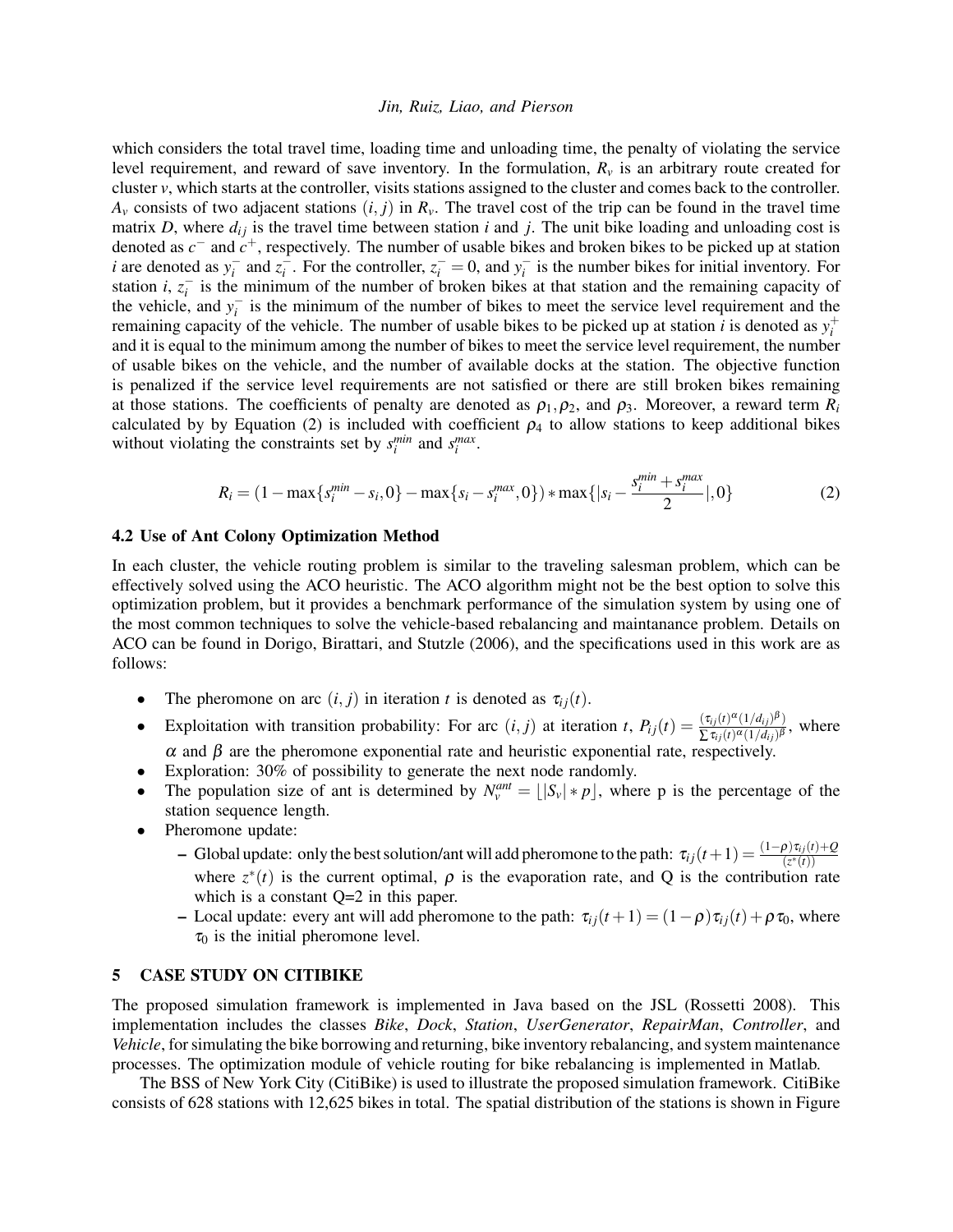[4.](#page-6-0) We consider only the stations located in Manhattan and Brooklyn (i.e., the station located at Sandy Hook island is excluded). Station location, capacity, and demand rates are learned from the trip data from July 2016 to June 2017 provided by the Citibike data website. The reliability of bikes is inferred from the trip data based on the time between failures. First, a bike is assumed to be failed if it does not start from the destination station of its last trip and has not been used for at least two days considering the high demand in New York City. The time when the last trip ended is considered as the failure time and the total time between failures is the total trip time between two failures. Figure [5](#page-6-1) shows the bike reliability based on the historical trip data. In the simulation, the average 24-hour demand rate learned from the trip data is used for generating the demand of each station. The service level requirement is defined as the ratio of satisfied demand over the total demand for bikes and docks. At the end of the first day in the simulation, the bike inventory level of each station is demonstrated in Figure [6.](#page-7-0) In this work, we assume that 50 trucks are available for bike rebalancing, and each vehicle can transport up to 120 bikes at a time. Moreover, the dock's reliability is assumed to be 0.999 (i.e., one failure for every 1,000 times of usage).

<span id="page-6-0"></span>

Figure 4: Stations map of Citibike in New York City.

<span id="page-6-1"></span>

Figure 5: Kaplan-Meier estimate of bike reliability.

## 5.1 Rebalancing Optimization

The stations that require rebalancing are classified into 50 clusters using the k-medoids clustering algorithm. In each cluster, the routing cost can be calculated by Equation [\(1\)](#page-4-1). The travel cost can be obtained from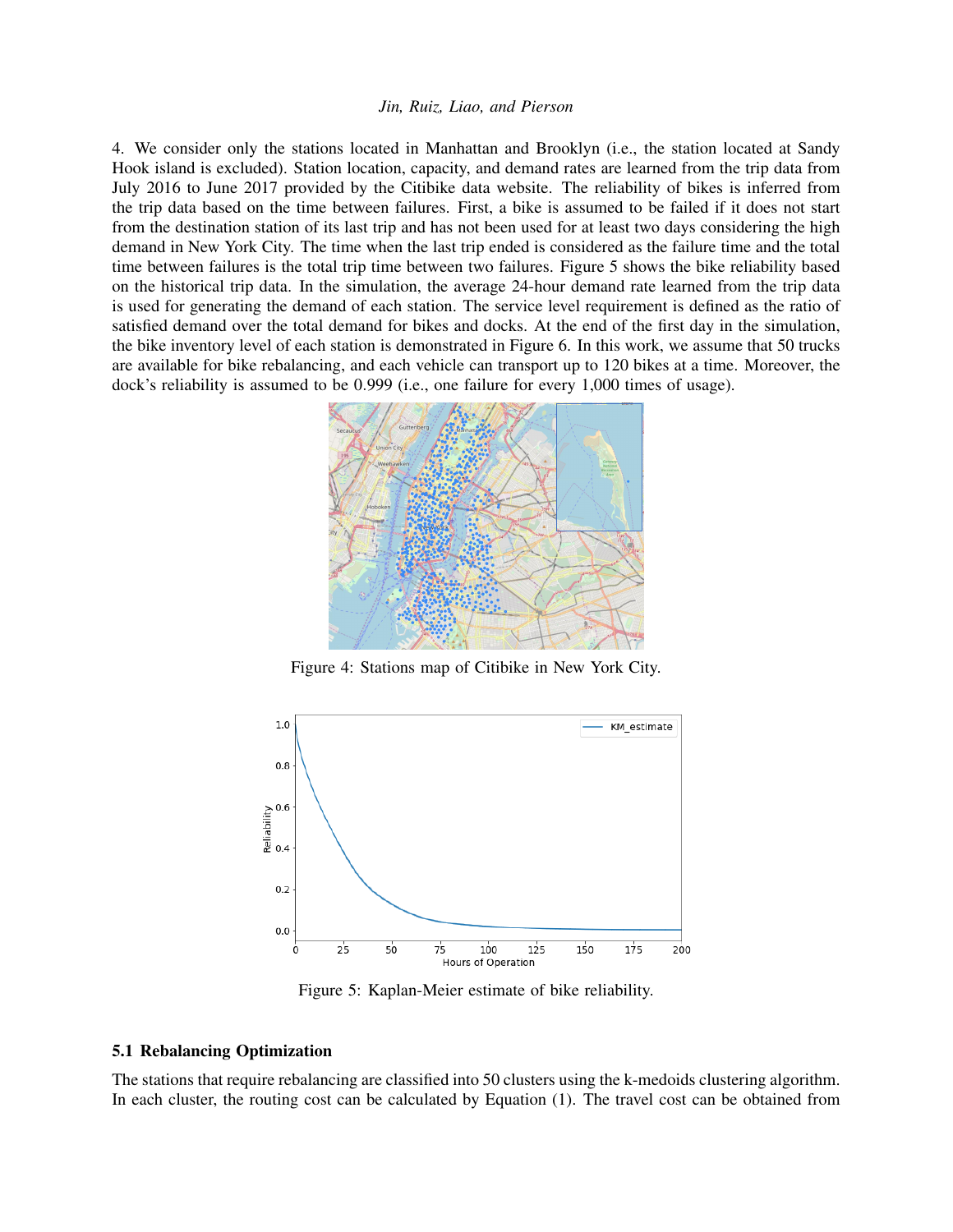<span id="page-7-0"></span>

Figure 6: Station inventory level.

the geodesic distance calculated based on the latitude and longitude of stations. The velocity of vehicles is assumed to be 20 km/hr. The loading/uploading cost  $c^-$  and  $c^+$  are 30 seconds. The punishment parameters  $(\rho_1, \rho_2, \rho_3)$  are 100, 500, and 500 per bike, respectively. The punishments for the insufficiency and broken bikes are higher than the over-sufficiency. The reward coefficient is 10 per bike.

After extensive numerical experiments, we found that the best results are obtained when applying 500 iterations of the ACO with local pheromone update and exploration. The population of ants for each cluster is equal to 80% of the number of stations in the cluster. The initial pheromone level  $\tau_0 = 0.1$ . The pheromone exponential rate  $\alpha = 0.5$ , heuristic exponential rate  $\beta = 0.5$ , and the evaporation rate  $\rho = 0.1$ .

The performance of the k-medoids combined with ACO heuristic algorithm is evaluated in terms of the optimal objective value calculated by Equation [\(1\)](#page-4-1), inventory sufficiency level  $(I, r_I, O, r_O)$ , and broken bike level  $(B, r_B)$  as shown in Figure [7.](#page-8-1) For the inventory sufficiency level, *I* and *O* are the total numbers of insufficient and over-sufficient stations, respectively, and *r<sup>I</sup>* and *r<sup>o</sup>* are the corresponding average unsatisfied percentages calculated as follows:

$$
r_I = \frac{1}{|S|} \sum_{i \in S} (s_i - s_i^{min}), \qquad r_O = \frac{1}{|S|} \sum_{i \in S} (s_i - s_i^{max}).
$$
 (3)

It is observed that all the over-sufficiencies are resolved and all broken bikes in the stations are transported to the repair center. However, there are still 35 stations that have not been served. It might be due to the fact that in the route of some vehicles, the broken bikes occupy too many spaces on the vehicle and the vehicle does not have spare for rebalancing usable bikes. This issue can be improved by applying more advanced clustering method to rebalance the workload of transporting broken bikes.

## 5.2 Simulation Result

We evaluate the effects of the rebalancing strategy on the performance measures of CitiBike when 50 vehicles and 15 repairmen are available. In particular, we change the bike availability  $(\beta^-)$  and dock availability  $(\beta^+)$  which are service level requirements defined by [Schuijbroek et al. \(2017\).](#page-9-3) Note that the formulation in [Schuijbroek et al. \(2017\)](#page-9-3) does not consider bike or dock failures such that the system performance will not be able to achieve those nominal values. For each configuration, we simulate 30 replications of 10 continuous days of operation and use a warm-up period of 5 days.

Table [1](#page-8-2) presents the experimental results. The first column separates the results by the reliability function used into (1) nominal, using the reliability function as obtained in the previous subsection, and (2) improved, reducing the age of the bike by a factor of 100. Under the nominal reliability, bike availability is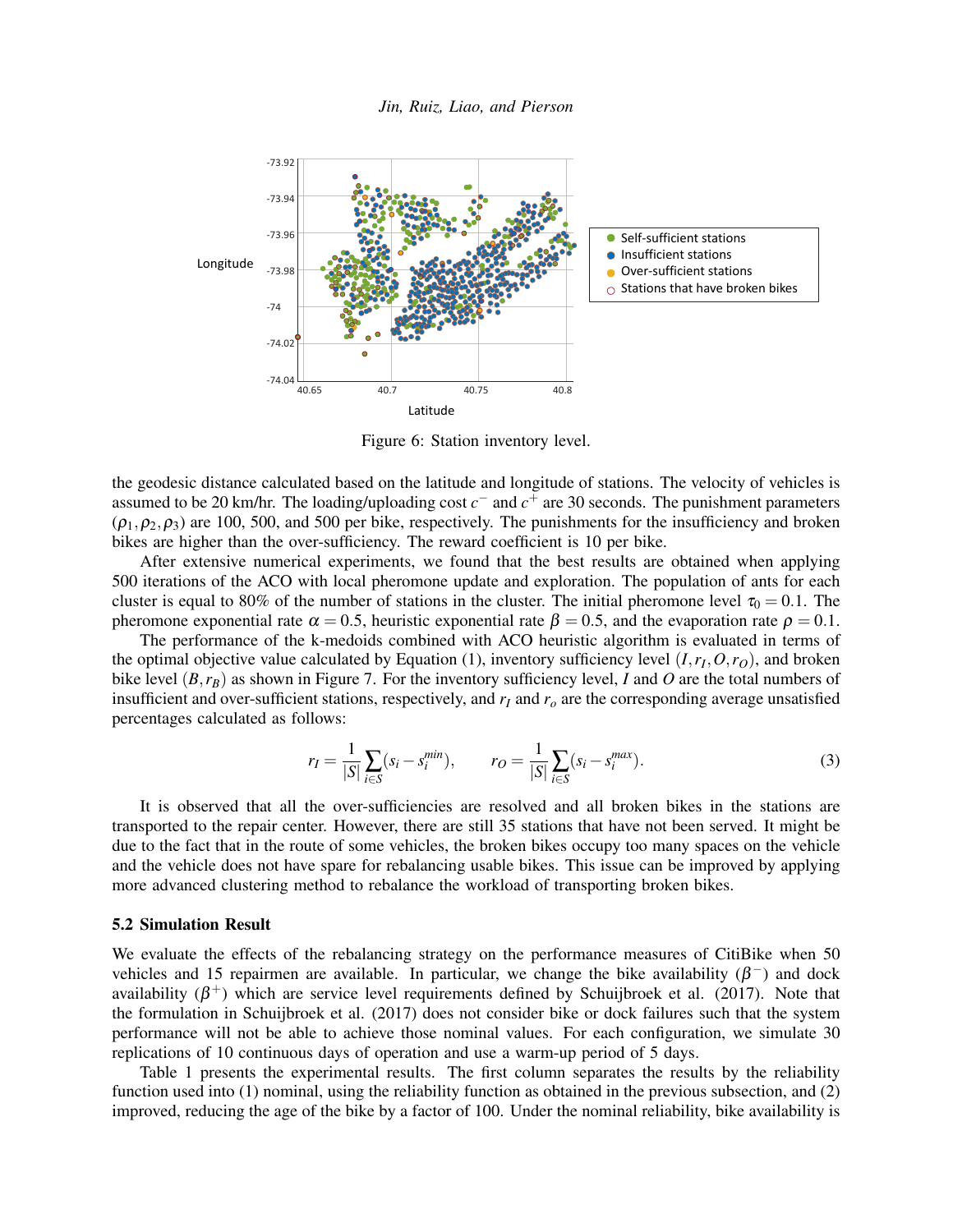<span id="page-8-1"></span>

Figure 7: Rebalancing optimization.

at best 52% while the dock availability is always over 98%. This is due to a high number of bikes failing every day such that there are not enough bikes in the system to satisfy the bike demand while users almost always find available docks. In addition, decreasing  $\beta^-$  to be less than 0.95 causes the system to run out of bikes since the minimum required inventory  $s_i^{min} = 0$  for almost all stations. Under the improved reliability function, having low nominal availability requirements produces the best balance on the performance of both bike and dock availability, both over 91%. In contrast, having high requirements on both results in a significant reduction on the bike availability to be less than 85%. Moreover, bike availability is more sensitive to the nominal requirements dropping as low as 52% when  $\beta^+ = 0.95$  and  $\beta^- = 0.75$ . Lastly, the repairmen utilization suggests that using 15 repairmen is enough to serve the current system.

<span id="page-8-2"></span>

|        |  |  |  |  |  | $\mathbf{D}_{\text{obs}}$ and algebras $\mathbf{D} = \mathbf{D} + \mathbf{D}$ and $\mathbf{D}_{\text{obs}}$ and $\mathbf{D}_{\text{obs}}$ and $\mathbf{D}_{\text{obs}}$ and $\mathbf{D}_{\text{obs}}$ and $\mathbf{D}_{\text{obs}}$ and $\mathbf{D}_{\text{obs}}$ and $\mathbf{D}_{\text{obs}}$ and $\mathbf{D}_{\text{obs}}$ and $\mathbf{D}_{\text{obs}}$ and $\mathbf{$ |  |
|--------|--|--|--|--|--|----------------------------------------------------------------------------------------------------------------------------------------------------------------------------------------------------------------------------------------------------------------------------------------------------------------------------------------------------------------------------|--|
| hours. |  |  |  |  |  |                                                                                                                                                                                                                                                                                                                                                                            |  |
|        |  |  |  |  |  | Table 1: Average (standard deviation) of each performance metric for 50 trucks and 15 repairmen in 24                                                                                                                                                                                                                                                                      |  |

| Bike reliability | $(\beta^-,\beta^+)$ | Bike Availability | Dock Availability | Repairmen Utilization |
|------------------|---------------------|-------------------|-------------------|-----------------------|
|                  | (0.75, 0.75)        | 0.0074(0.0005)    | 0.9994(0.0008)    | 0.0374(0.0027)        |
| Nominal          | (0.95, 0.95)        | 0.4321(0.0038)    | 0.9957(0.0003)    | 0.7366(0.0068)        |
|                  | (0.95, 0.75)        | 0.5162(0.0048)    | 0.9836(0.0009)    | 0.8567(0.0090)        |
|                  | (0.75, 0.95)        | 0.0032(0.0004)    | 0.9991(0.0013)    | 0.0159(0.0013)        |
|                  | (0.75, 0.75)        | 0.9289(0.0023)    | 0.9179(0.0083)    | 0.1033(0.0023)        |
| Improved         | (0.95, 0.95)        | 0.8431(0.0037)    | 0.9896(0.0005)    | 0.1157(0.0033)        |
|                  | (0.95, 0.75)        | 0.9441(0.0018)    | 0.8957(0.0095)    | 0.1001(0.0023)        |
|                  | (0.75, 0.95)        | 0.5289(0.0103)    | 0.9963(0.0003)    | 0.1464(0.0049)        |

## <span id="page-8-0"></span>6 CONCLUSION

In this research, a simulation framework is developed to optimize the vehicle-based rebalancing and maintenance activities in BSS while satisfying customers' needs over a service area. An optimization model and a heuristic approach based on the ACO algorithm is applied as an example to show how to solve the rebalancing optimization problem using the proposed simulation framework. A case study on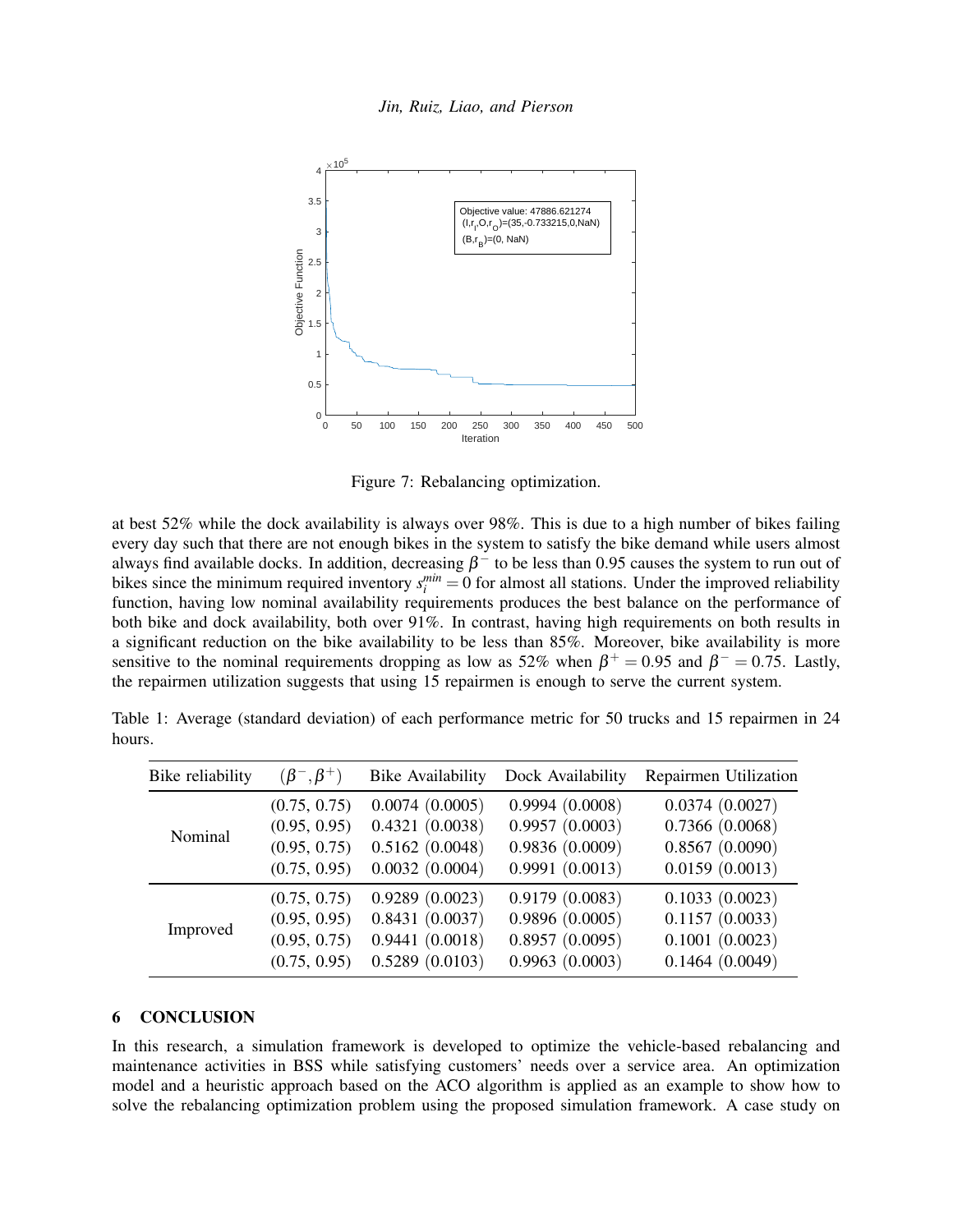New York City's BSS (Citibike) is presented to illustrate the effectiveness and efficiency of the proposed simulation framework to help decision-makers evaluate different policies. The simulation results show the importance of considering items failures while making decisions on BSS operations such as rebalancing policies. The simulation framework developed in this paper is not limited to a certain model, but it can be accommodated to any optimization formulations that consider the rebalancing and maintenance of BSS. In our future research, a more advanced rebalancing strategy will be studied and incorporated into the simulation framework to improve the bike and dock availability and labor utilization in a BSS. In addition, more advanced heuristic algorithms will be implemented to solve the vehicle-based rebalancing and maintenance optimization problem. Moreover, a simulation optimization algorithm will be applied to obtain the optimal system configuration.

#### REFERENCES

- <span id="page-9-5"></span>Alvarez-Valdes, R., J. M. Belenguer, E. Benavent, J. D. Bermudez, F. Muñoz, E. Vercher, and F. Verdejo. 2016. "Optimizing the Level of Service Quality of a Bike-Sharing System". *Omega* 62:163–175.
- <span id="page-9-12"></span>Caggiani, L., R. Camporeale, M. Ottomanelli, and W. Y. Szeto. 2018. "A Modeling Framework for the Dynamic Management of Free-Floating Bike-Sharing Systems". *Transportation Research Part C: Emerging Technologies* 87:159–182.
- <span id="page-9-11"></span>Caggiani, L., and M. Ottomanelli. 2013. "A Dynamic Simulation Based Model for Optimal Fleet Repositioning in Bike-Sharing Systems". *Procedia-Social and Behavioral Sciences* 87:203–210.
- <span id="page-9-2"></span>Cruz, F., A. Subramanian, B. P. Bruck, and M. Iori. 2017. "A Heuristic Algorithm for a Single Vehicle Static Bike Sharing Rebalancing Problem". *Computers & Operations Research* 79:19–33.
- <span id="page-9-15"></span>Dorigo, M., M. Birattari, and T. Stutzle. 2006. "Ant Colony Optimization". *IEEE Computational Intelligence Magazine* 1(4):28–39.
- <span id="page-9-10"></span>Ji, S., C. R. Cherry, L. D. Han, and D. A. Jordan. 2014. "Electric Bike Sharing: Simulation of User Demand and System Availability". *Journal of Cleaner Production* 85:250–257.
- <span id="page-9-14"></span>Jian, N., D. Freund, H. M. Wiberg, and S. G. Henderson. 2016. "Simulation Optimization for a Large-Scale Bike-Sharing System". In *Proceedings of the 2016 Winter Simulation Conference*, edited by T. M. K. Roeder, P. I. Frazier, R. Szechtman, E. Zhou, T. Huschka, and S. E. Chick, 602–613. Piscataway, New Jersey: Institute of Electrical and Electronics Engineers, Inc.
- <span id="page-9-4"></span>Kaspi, M., T. Raviv, and M. Tzur. 2017. "Bike-sharing Systems: User Dissatisfaction in the Presence of Unusable Bicycles". *IISE Transactions* 49(2):144–158.
- <span id="page-9-9"></span>Kek, A., R. Cheu, and M. Chor. 2006. "Relocation Simulation Model for Multiple-Station Shared-Use Vehicle Systems". *Transportation Research Record: Journal of the Transportation Research Board* 1986(1):81–88.
- <span id="page-9-1"></span>Li, Y., W. Szeto, J. Long, and C. Shui. 2016. "A Multiple Type Bike Repositioning Problem". *Transportation Research Part B: Methodological* 90:263–278.
- <span id="page-9-7"></span>Lin, Y., and F. Liang. 2017. "Simulation for Balancing Bike-Sharing Systems". *International Journal of Modeling and Optimization* 7(1):24–27.
- <span id="page-9-13"></span>O'Mahony, E. 2015. *Smarter Tools for (Citi) Bike Sharing*. Ph.D. thesis, Department of Computer Science, Cornell University, Ithaca, New York. [https://hdl.handle.net/1813/40922.](https://hdl.handle.net/1813/40922)
- <span id="page-9-16"></span>Rossetti, M. D. 2008. "Java Simulation Library (JSL): An Open-Source Object-Oriented Library for Discrete-Event Simulation in Java". *International Journal of Simulation and Process Modelling* 4(1):69–87.
- <span id="page-9-8"></span>Saltzman, R. M., and R. M. Bradford. 2016. "Simulating a More Efficient Bike Sharing System". *Journal of Supply Chain and Operations Management* 14(2):36–47.
- <span id="page-9-3"></span>Schuijbroek, J., R. C. Hampshire, and W.-J. Van Hoeve. 2017. "Inventory Rebalancing and Vehicle Routing in Bike Sharing Systems". *European Journal of Operational Research* 257(3):992–1004.
- <span id="page-9-0"></span>Si, H., J. Shi, G. Wu, J. Chen, and X. Zhao. 2019. "Mapping the Bike Sharing Research Published from 2010 to 2018: A Scientometric Review". *Journal of Cleaner Production* 213:415–427.
- <span id="page-9-6"></span>Wang, Y., and W. Szeto. 2018. "Static Green Repositioning in Bike Sharing Systems with Broken Bikes". *Transportation Research Part D: Transport and Environment* 65:438–457.

### AUTHOR BIOGRAPHIES

YU (CHELSEA) JIN received her B.S. degree in 2014 from Department of Information Science and Technology at Jinan University, Guangzhou, China. In 2016, she received her M.S. degree in manufacturing engineering at the University of Michigan, Ann Arbor. Currently, she is pursuing a Ph.D. degree at the University of Arkansas, Fayetteville. Her research focuses on sensing and analytics, smart manufacturing, as well as data mining and machine learning for manufacturing and service applications. She received the IISE Gilbreth Memorial Fellowship in 2018 and Kuroda Graduate Fellowship in Engineering